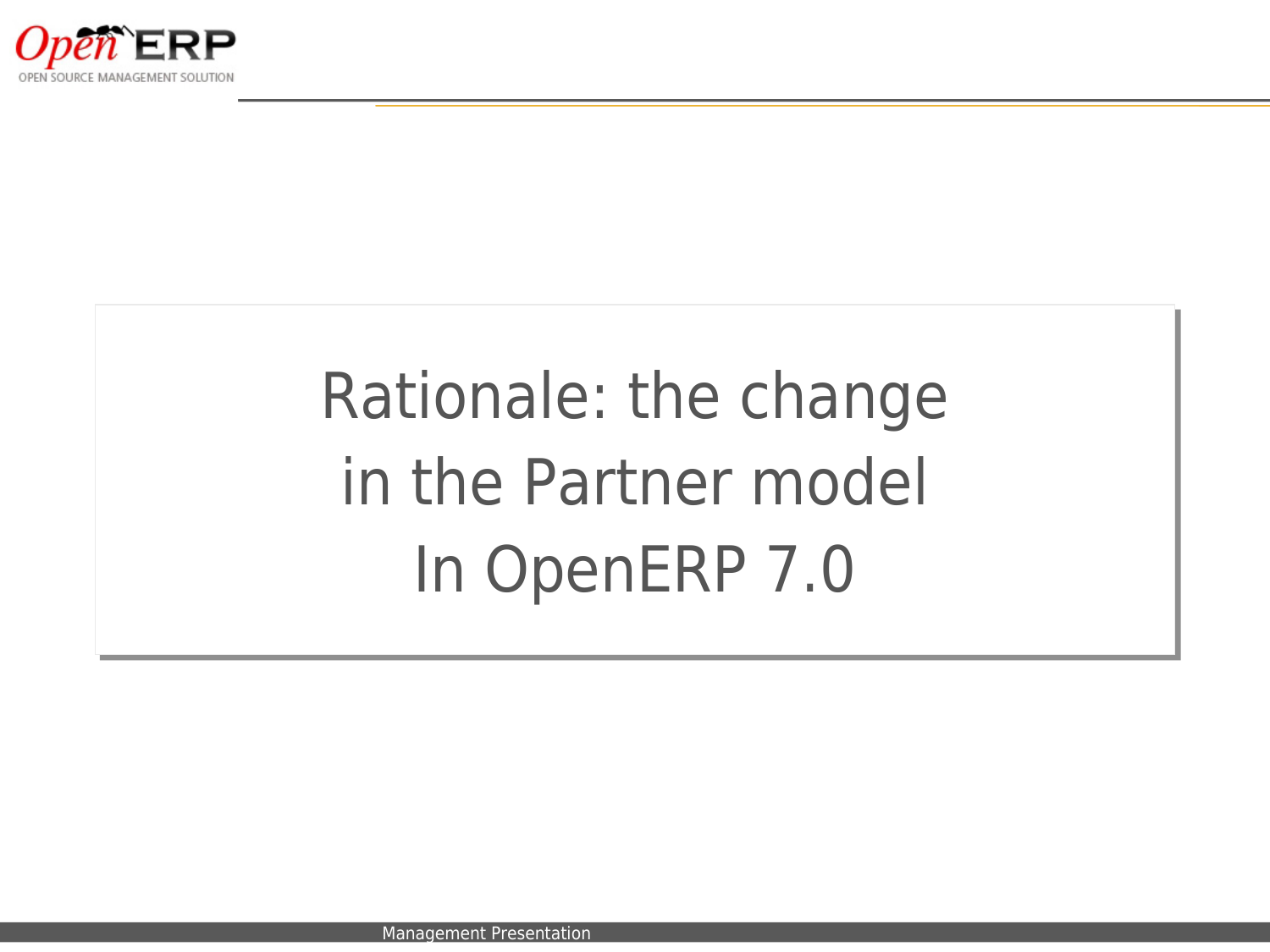

## On the principle... (without base\_contact installed)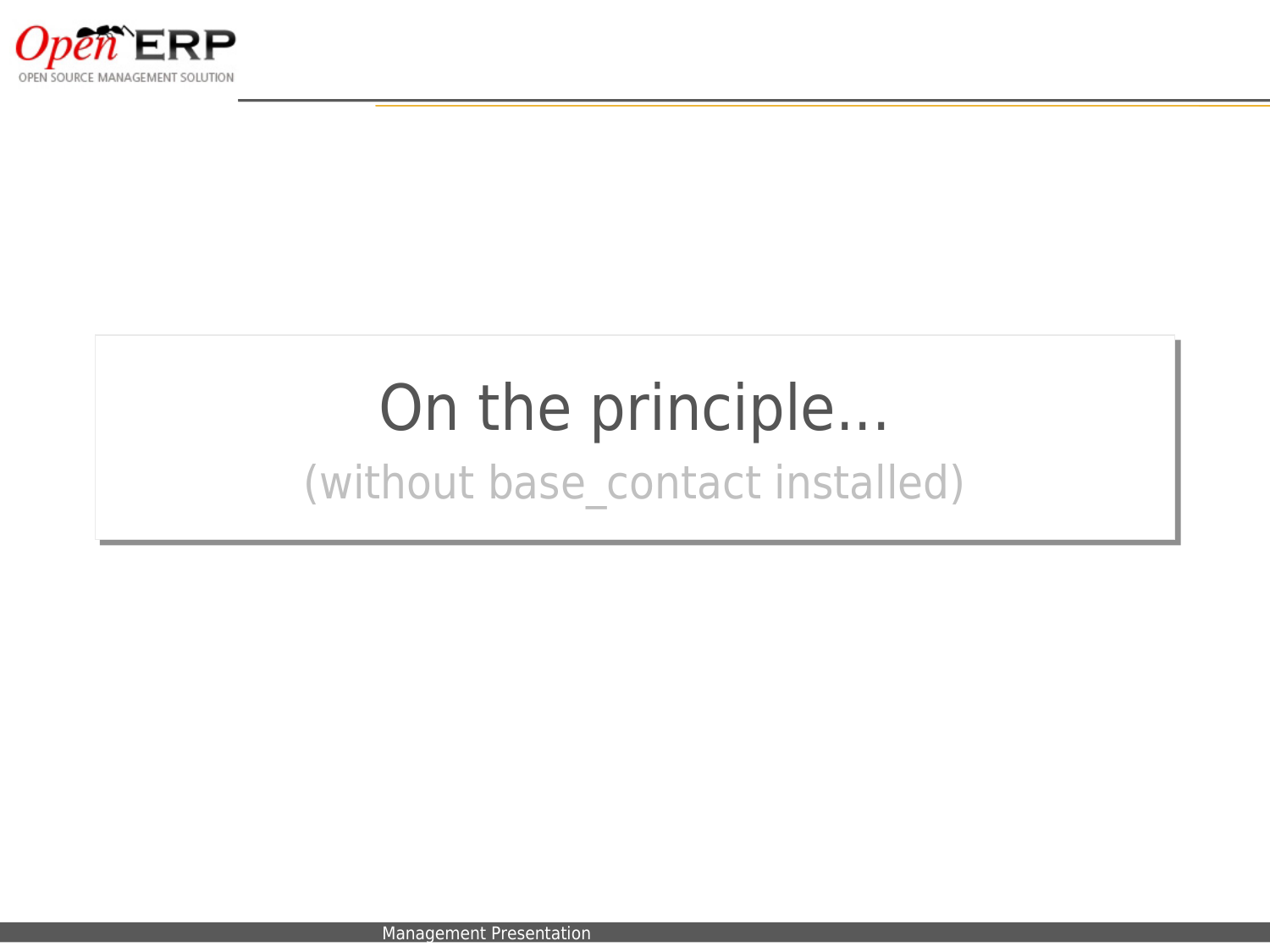

#### V6.1 define two concepts:

- ➔ Partners (res.partner)
- ➔ Addresses (res.partner.address)

Two menus :

- ➔ Customers (Partners)
- ➔ Contacts (Addresses)

Addresses are always attached to a partner.

#### V7.0 define two concepts :

➔ Companies (or organisations)

➔ Persons

One menu :

➔ Customers

A person can be « an employee representing a company » or a standalone person (B2C)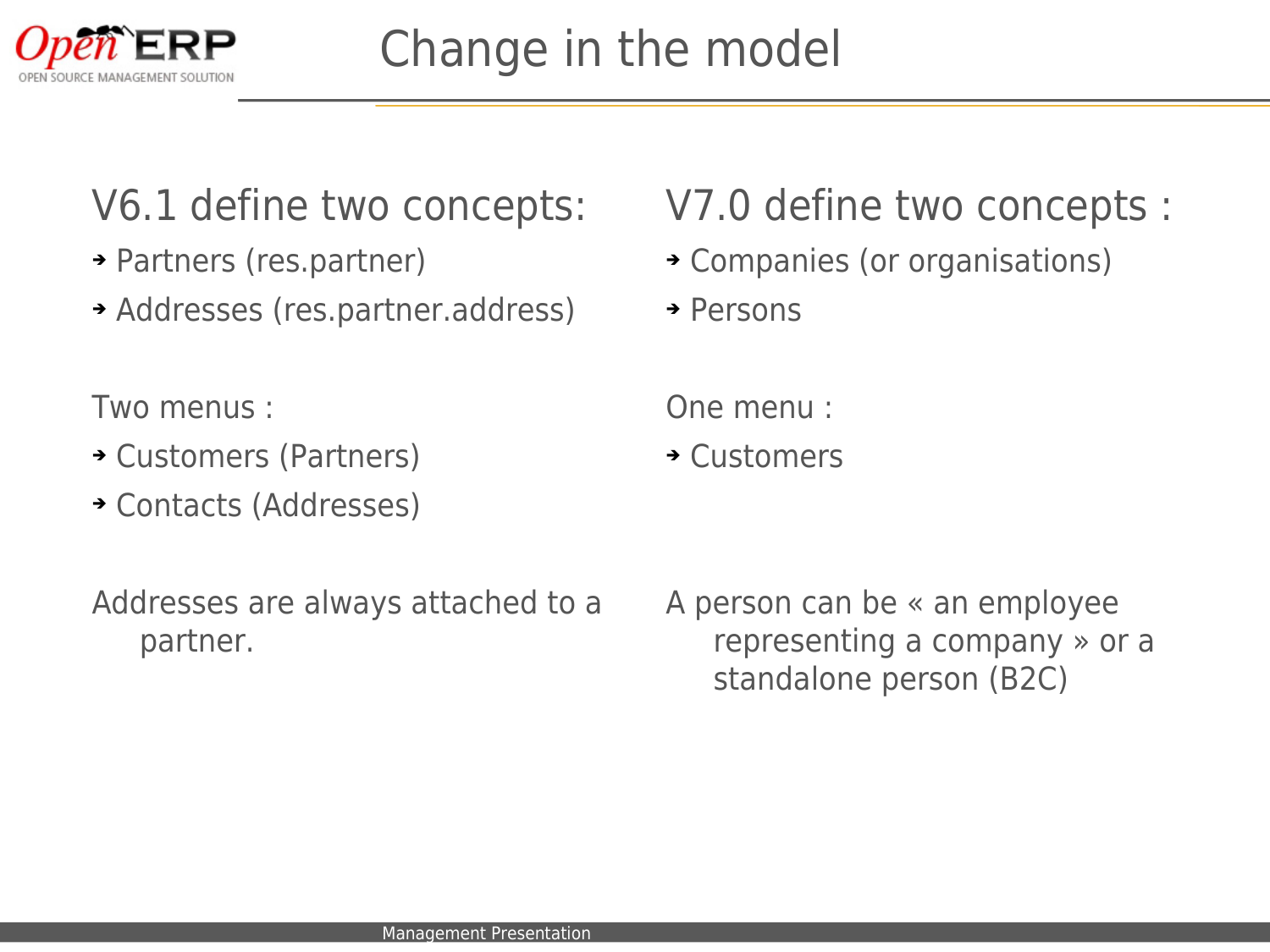

# Why did we change from from "Partner, Addresses" to "Companies, Persons"?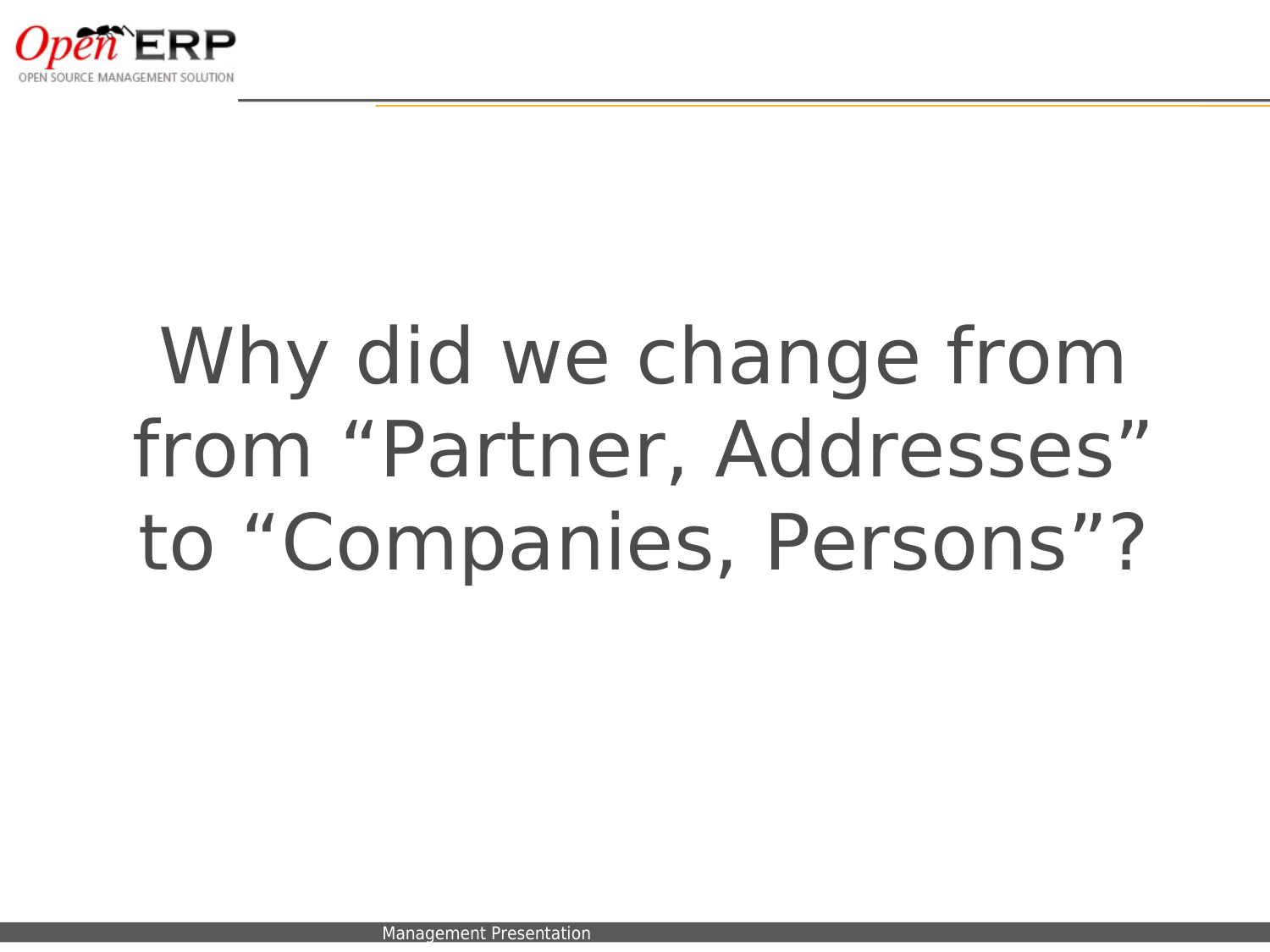

In the real life, you don't have « Partners » and « Addresses », you have « Companies » and « Persons »:

- **The concept of company** did not exist in v6.1 → it's a key info. For some legal reports, it's required to know who is company.
- **A person representing a company:** is a concept used on all business documents in the real life (every contract/SO has a signature like: "John Doe, for ACME »). It did not exist in v6.1. It was a company and an address.
- **Address Book**: we need to have a clean address book with companies and persons. (not some people in Customers and others in Contacts)
- **Hierarchies**: v7 allows hierarchies: multiple offices for one company and multiple persons working in each office
- **In the law**: you have «natural persons » and « legal persons » (companies)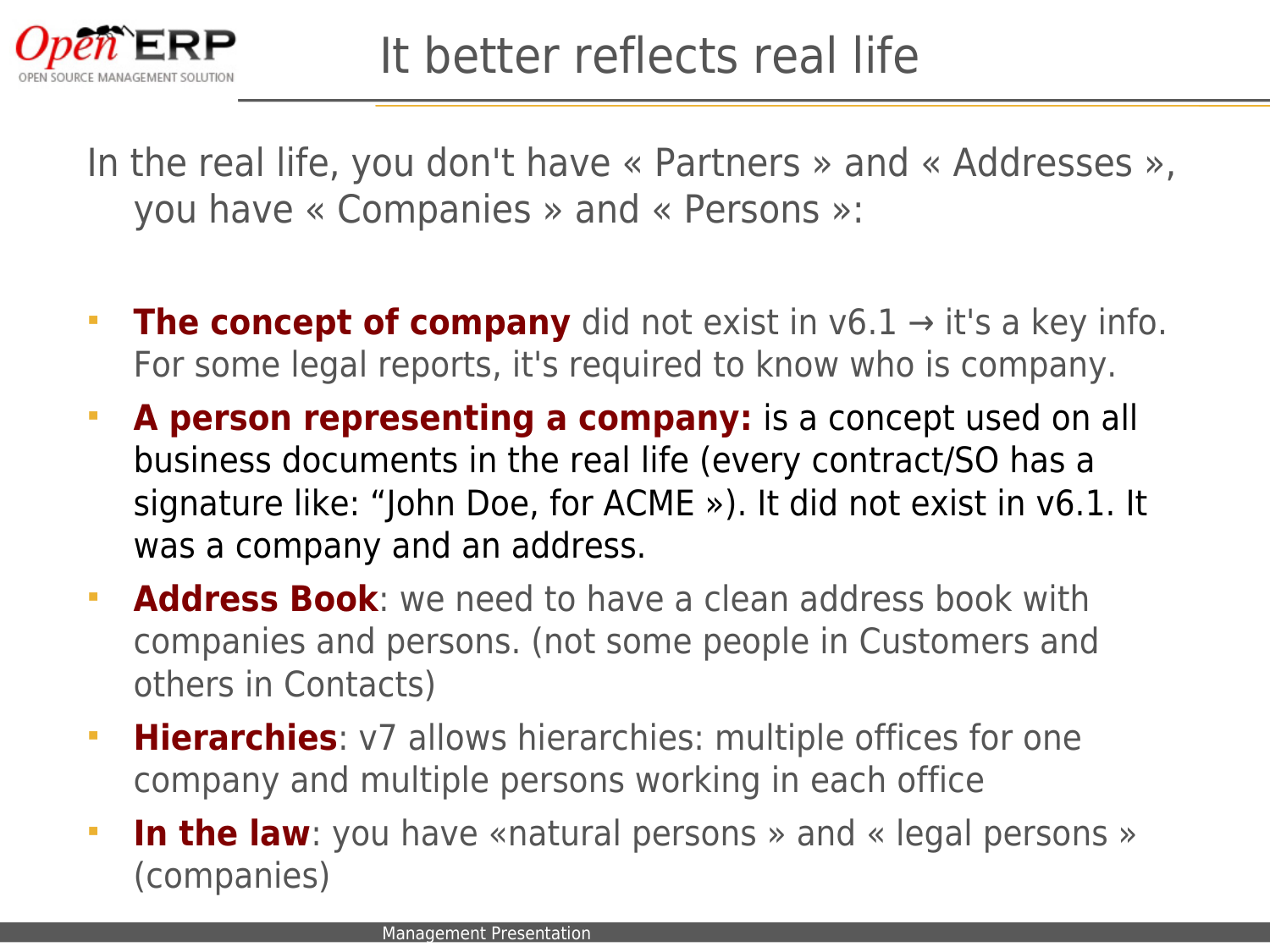

# **Illustration** of the impacts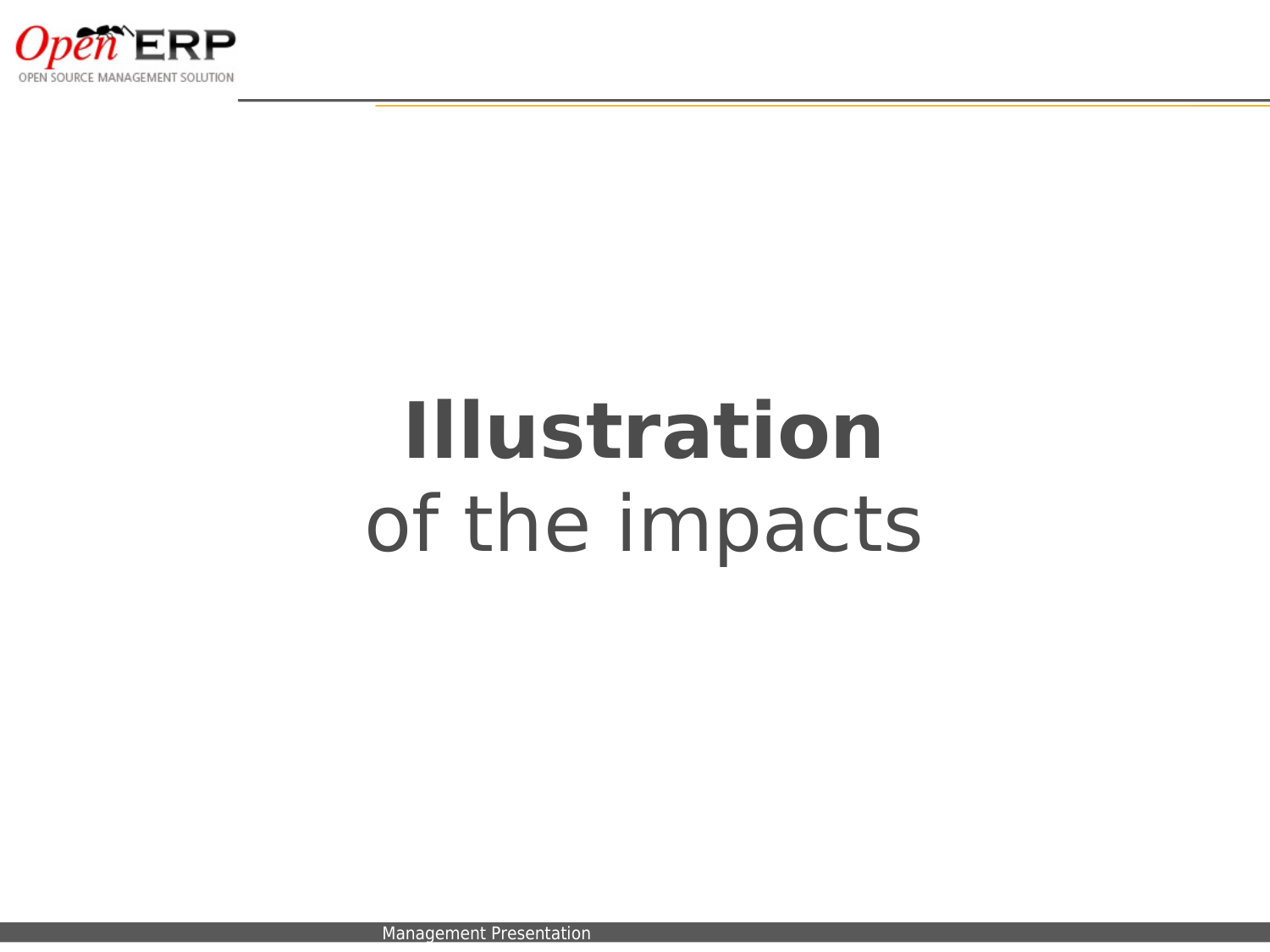

#### Where can I get information about John Doe?

In v6.1 :

- If John Doe is a customer (B2C), it's in res.partner
- If John Doe work for a company, it's in res.partner.address

 $In v7:$ 

• It's in the address book (res.partner)

Screenshot of 2 menus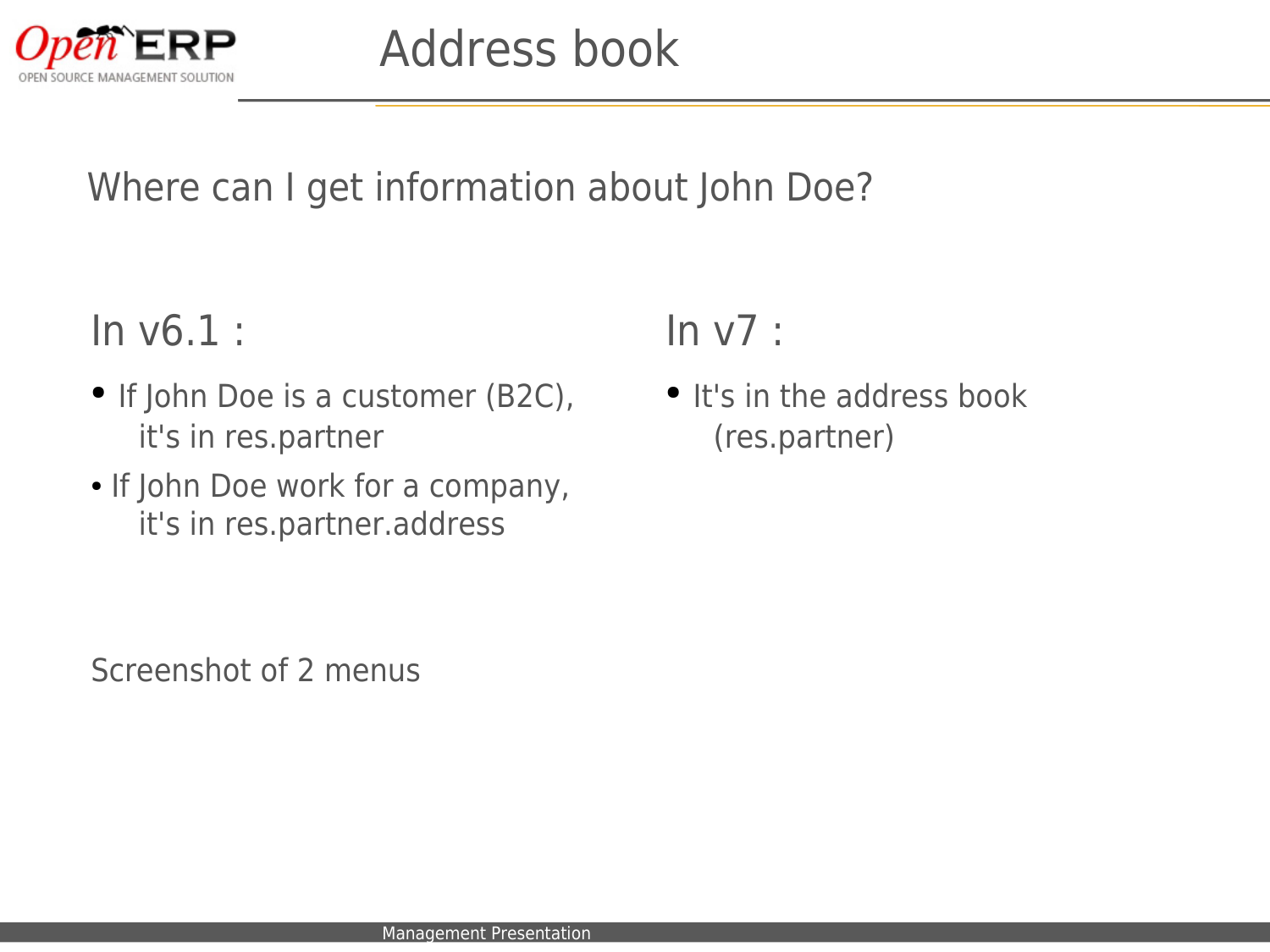

In v6.1, you need two fields on every business document : the partner « Acme » & the address. « John Doe »

In v7, one field holds the same information, « John Doe, Acme ».

**Quotation SO008** 

#### **Quotation SO008**

| Partner<br><b>Address</b>        | ACME SA<br>Main Street 10<br>1348 Limal<br>Belgium<br>ACME SA<br>John Doe<br>Main Street 10<br>1348 Limal<br>Belgium | Customer                                                        |                   | <b>ACME SA</b><br>John Doe<br>Main Street 10<br>1348 Limal<br>Belgium |
|----------------------------------|----------------------------------------------------------------------------------------------------------------------|-----------------------------------------------------------------|-------------------|-----------------------------------------------------------------------|
|                                  |                                                                                                                      | Order Lines                                                     | Other Information |                                                                       |
| Order Lines<br>Other Information |                                                                                                                      | --> Simpler, less useless info<br>$\rightarrow$ no loss of info |                   |                                                                       |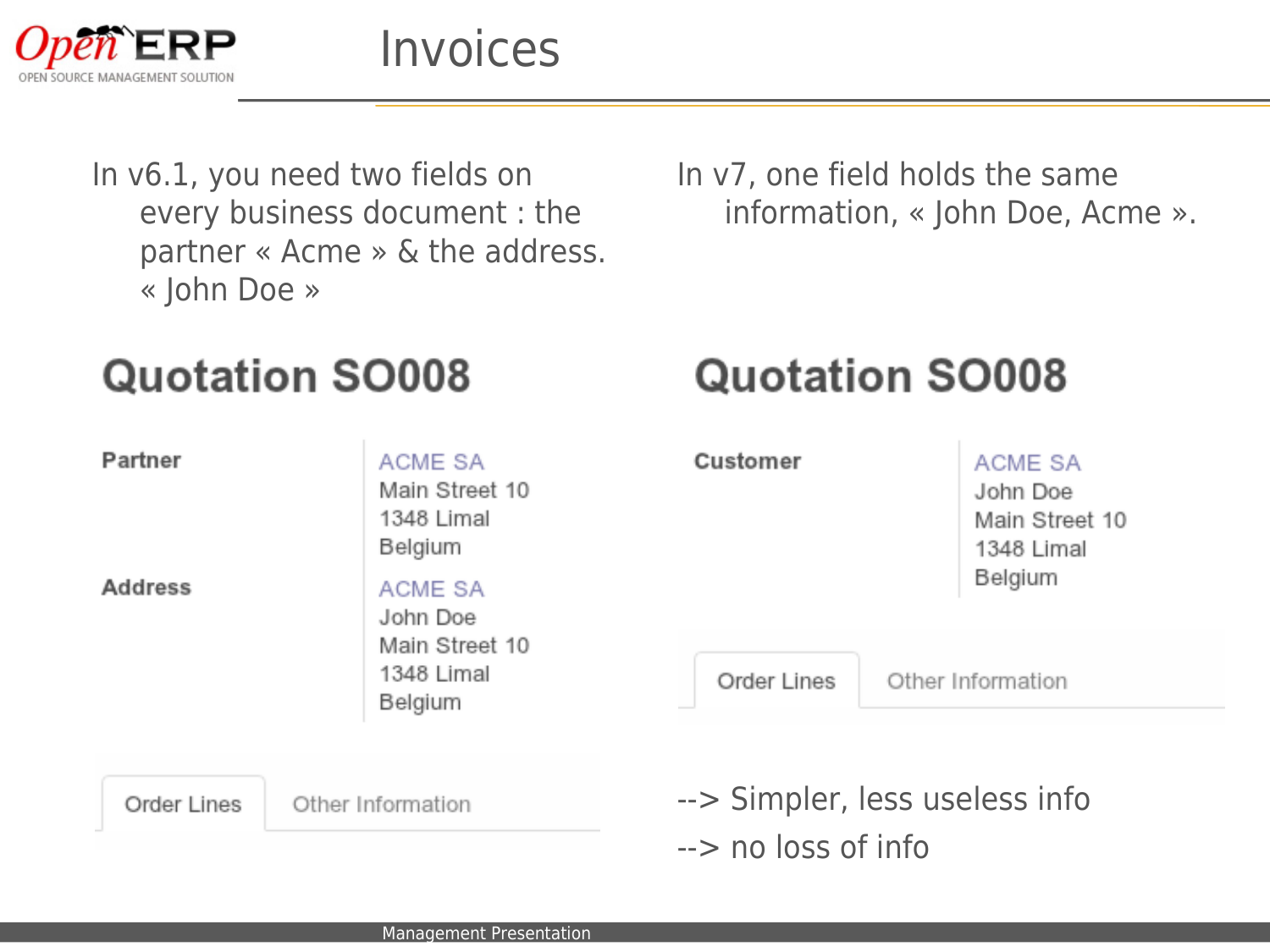

V6.1's usability was wrong for B2C companies as users had to record the same information twice, on all business documents.

#### **Quotation SO008**

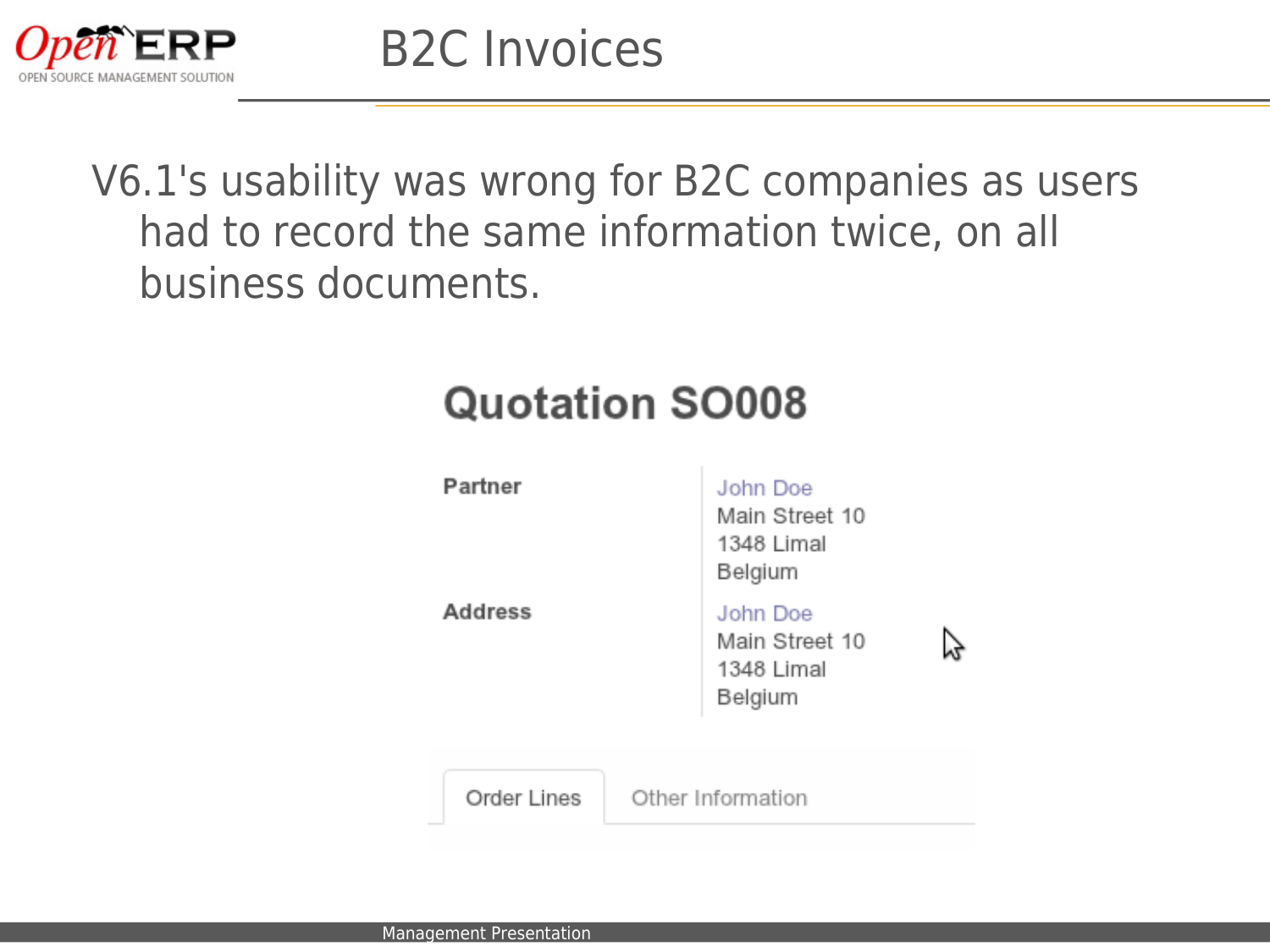

## So, on business documents, instead of having a "Acme" and "John Doe", you have « John Doe, Acme ». This avoid having inconsistencies « John Doe », « AMCE »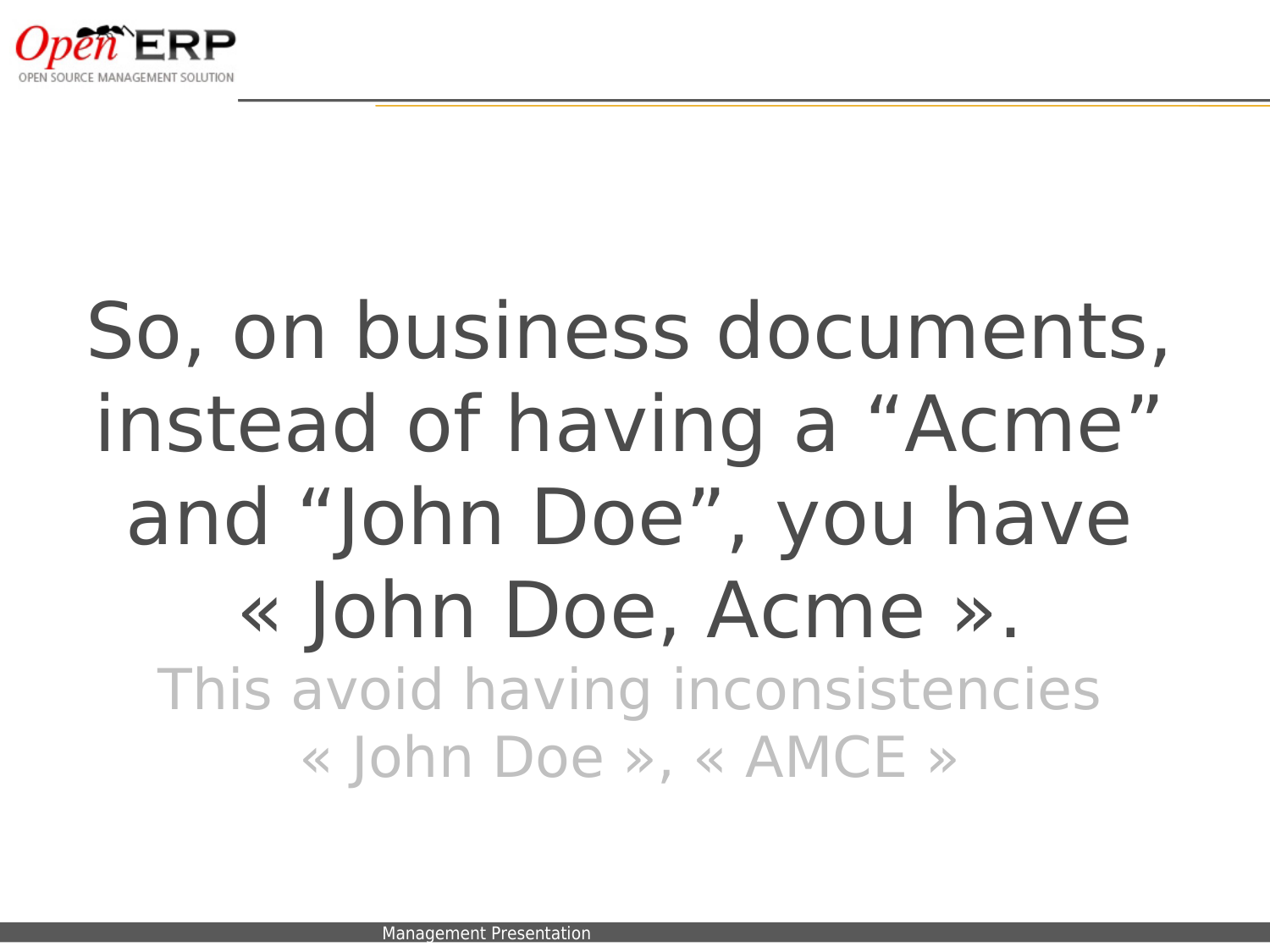

This allows more use cases than in v6.1:

- **In search** you can find invoices related to "John Doe, Acme" or you can find invoices related to "Acme" (which includes John Doe, Acme)
- **In Customer selection** you choose if you want to send your quote to ACME (info@acme) or to John Doe (john@acme)



- **It support hierarchies & departments**:
	- ACME
		- ACME Bruxelles
			- John Doe
			- Accounting Department
		- ACME IIN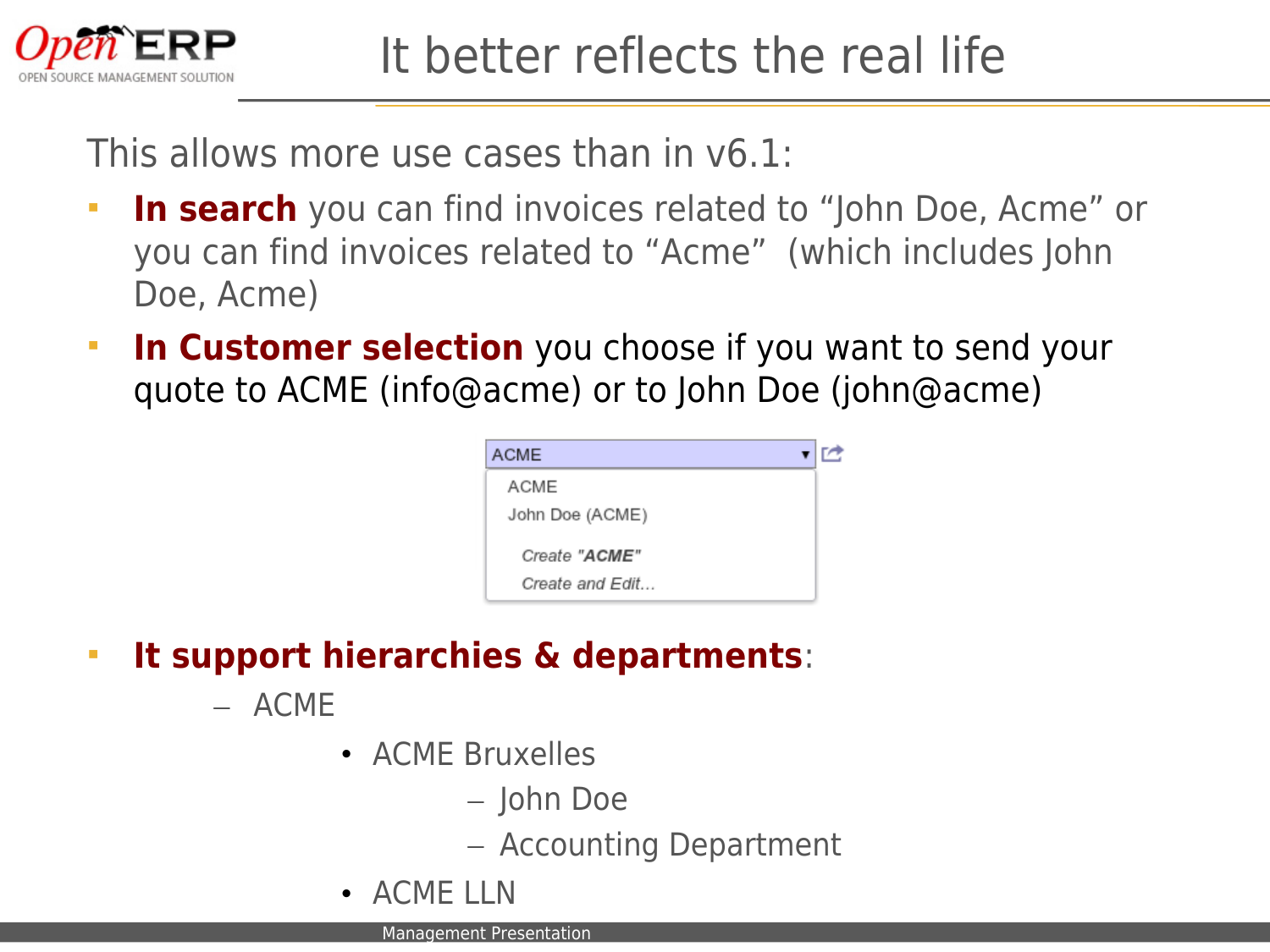

### On the technical side... (without base\_contact installed)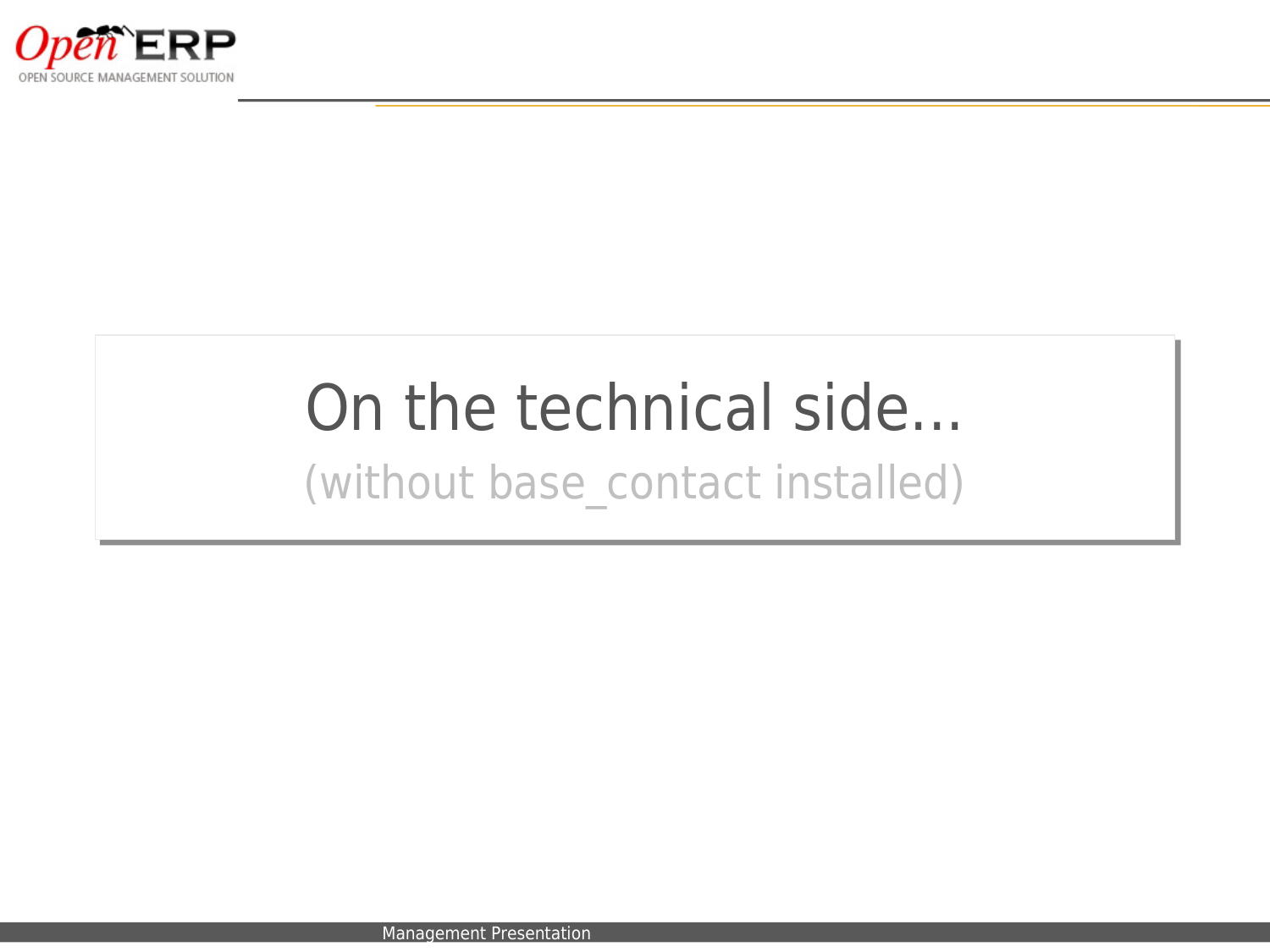

Instead of having two tables (res.partner) and (res.partner.address), we have only one table holding companies, contacts. (res.partner)

Why ?

• Because they are all entities with whom you can do business. Sometimes you do business with persons, sometimes with companies, sometimes with person representing companies. (they are interchangeable)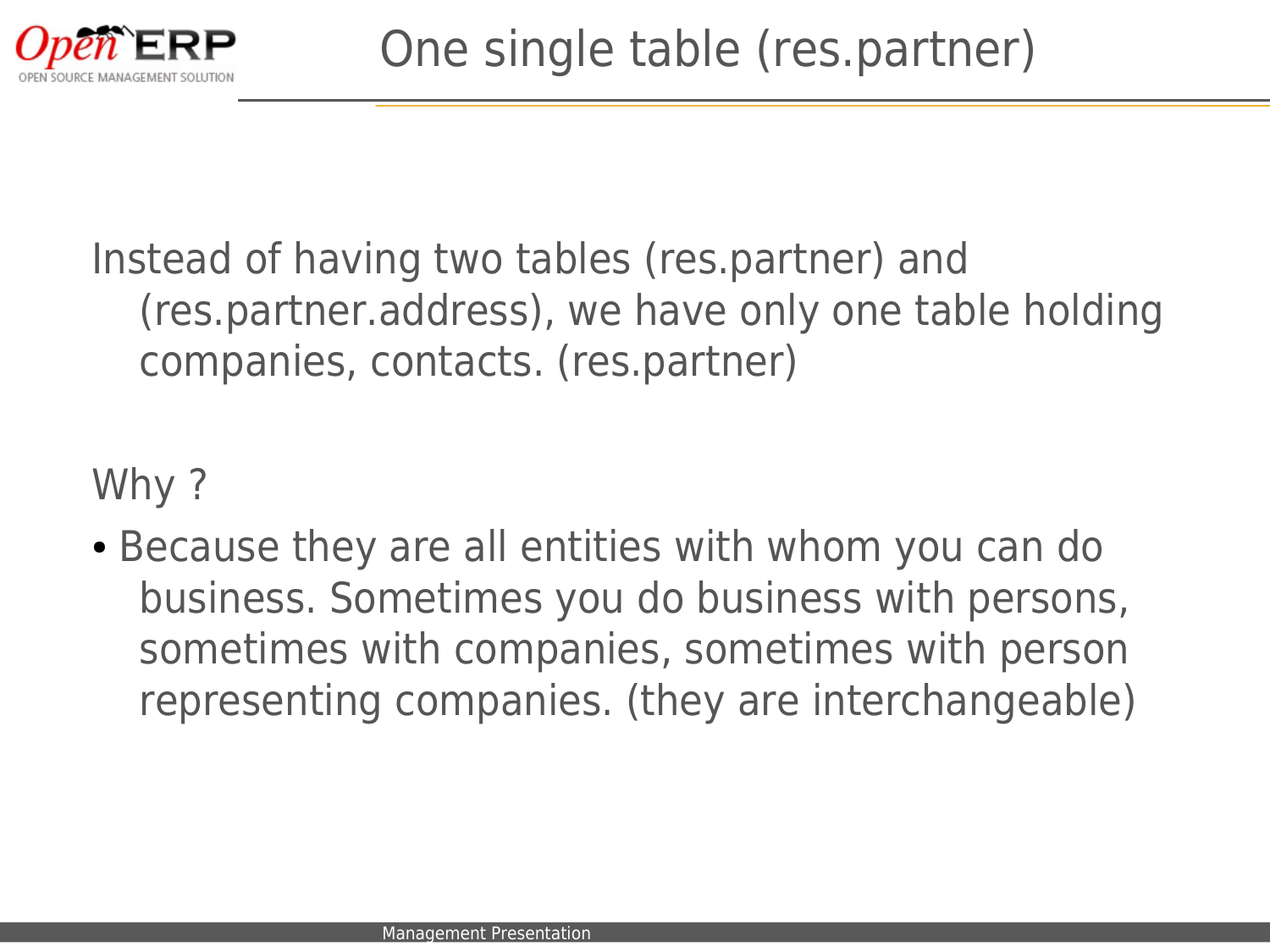

## But it's a big change?